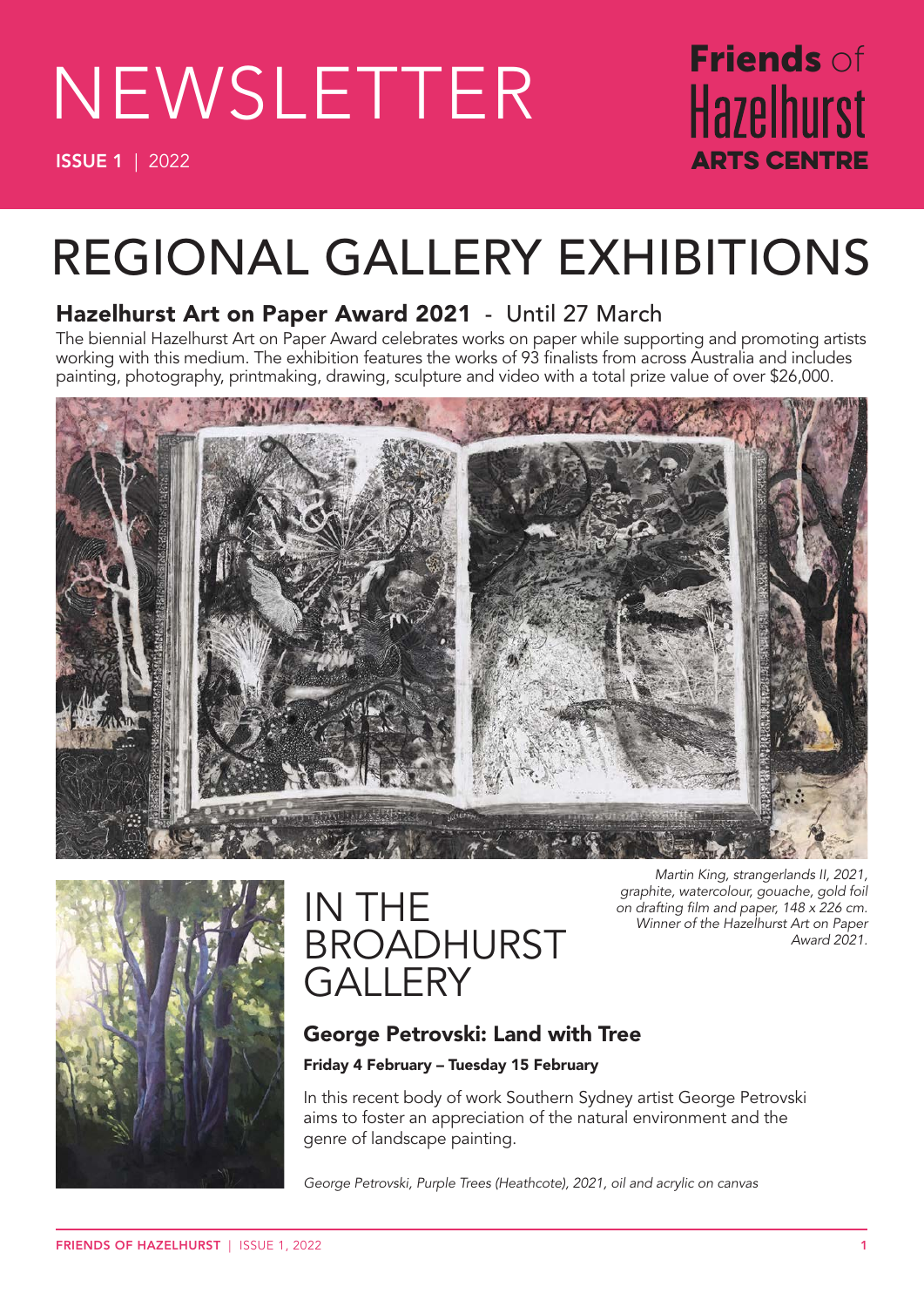# WHAT'S ON IN THE BROADHURST GALLERY



### Bundeena-Maianbar Art Trail: Art from the Park

#### Friday 18 February – Tuesday 1 March 2022

An exhibition of work by southern Sydney artists who participate in the monthly Bundeena-Maianbar Art Trail in the Royal National Park.

#### Nettie Sumner: Folklore - stories of land, love and ancestors knitted together

Friday 4 March – Tuesday 15 March

### Solastalgia: Rachel Honnery, Carol Hudson, Jo Mellor, Katya Petetskaya

Friday 18 March - Tuesday 29 March 2022

*Graham Blondell, Farewell, 2020, acrylic on canvas*

# WHAT'S ON TO SEE AND DO...



*Silversalt Photography*

### Paper Cuts with Lee Bethel Saturday 19 February, 10am – 4pm

Explore the tradition of silhouette making with artist and Art On Paper Award finalist Lee Bethel to create a contemporary artwork inspired by Hazelhurst's gardens. \$115 per person. Materials supplied. Bookings essential.

> *Lee Bethel, Hope is the thing with feathers, 2021. Watercolour on hand-cut paper*

### Artists in Conversation Saturday 5 February, 2pm

Spend an afternoon with Art on Paper Award finalists to hear about their practice and the medium of paper. Free event. Bookings essential.

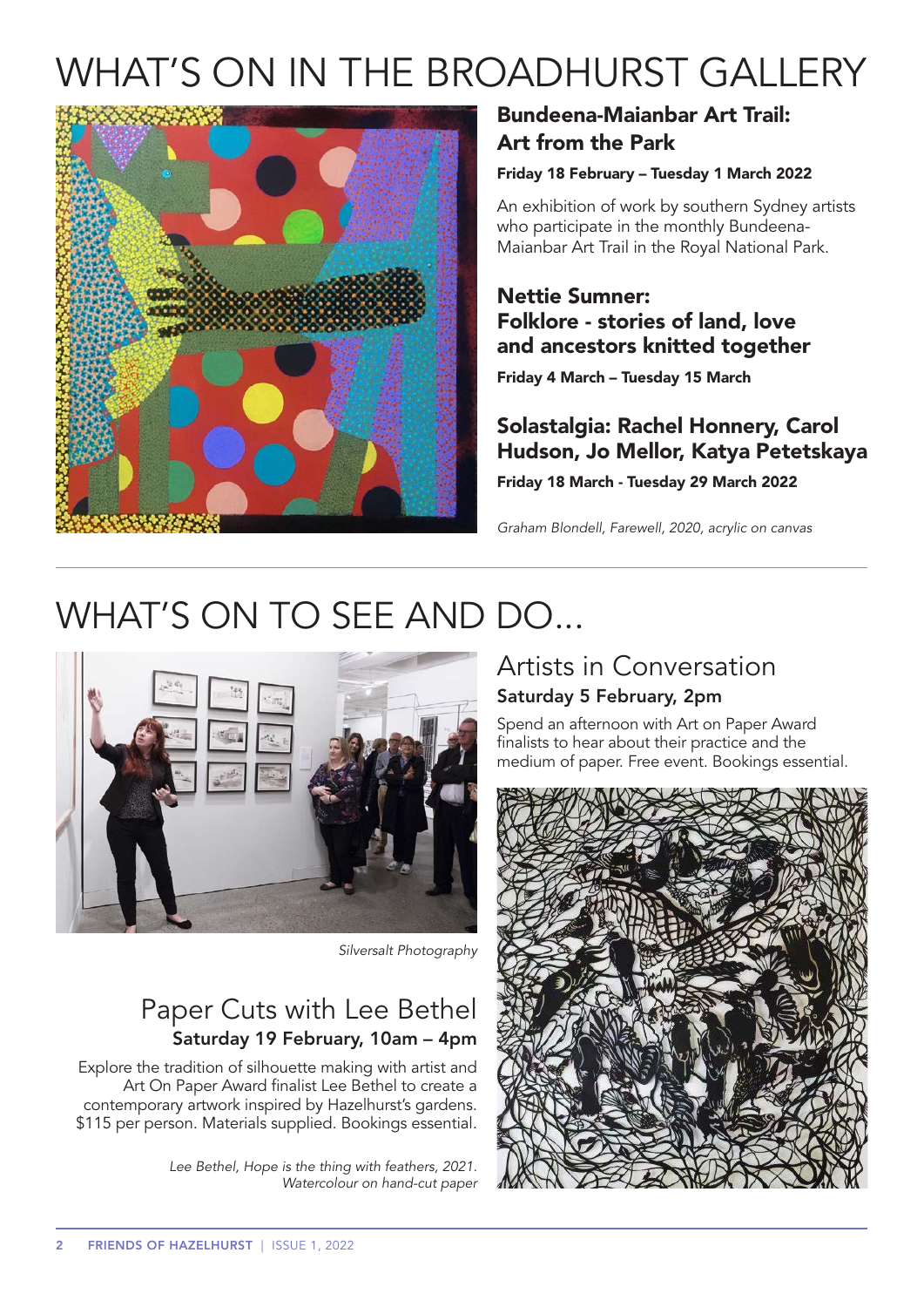# WHAT'S ON TO SEE AND DO...



*Louisa Chircop, Rokeby Venus let down your hair, 2019, mixed media and photomontage on Arches*



*Cindy Yuen-Zhe Chen, Sonic Ink Vibrations: Tidal Cluster (2021), Chinese and Japanese ink on Wenzhou paper* 

### Watercolour Workshop with Louisa Chircop Saturday 5 March, 10am to 4pm

Be inspired by traditional and contemporary techniques in this one-day masterclass with an Art on Paper Award finalist. Learn about the subtle transparent qualities of watercolour on paper. \$115 per person. Materials supplied. Bookings essential.

### Collage and Watercolours with Zuza Zochowski Friday 11 March, 10am to 4pm

Using watercolour and collage, explore shapes and colours in the landscape with Art on Paper Award finalist Zuza Zochowski. \$115 per person. Materials supplied. Bookings essential.



*Zuza Zochowski, Suburban Memoirs, 2020, watercolour on cotton rag*

### Art Make for Kids with Cindy Yuen-Zhe Chen Sunday 13th March 2022, 11am & 12pm

Children are invited to work with Art on Paper Award finalist Cindy Yuen-Zhe Chen to create a drawing exploring listening and sound. Suitable or ages 8-12. \$10 per child. Materials supplied. Bookings essential.

### Free Auslan Tour Wednesday 16 March, 11am

Join our Auslan guide Sue Jo Wright for a free guided tour of the Art on Paper Award exhibition. These tours are for deaf, hard of hearing people and Auslan students only. Bookings essential. Book online or email hazelhurst@ssc.nsw.gov.au.

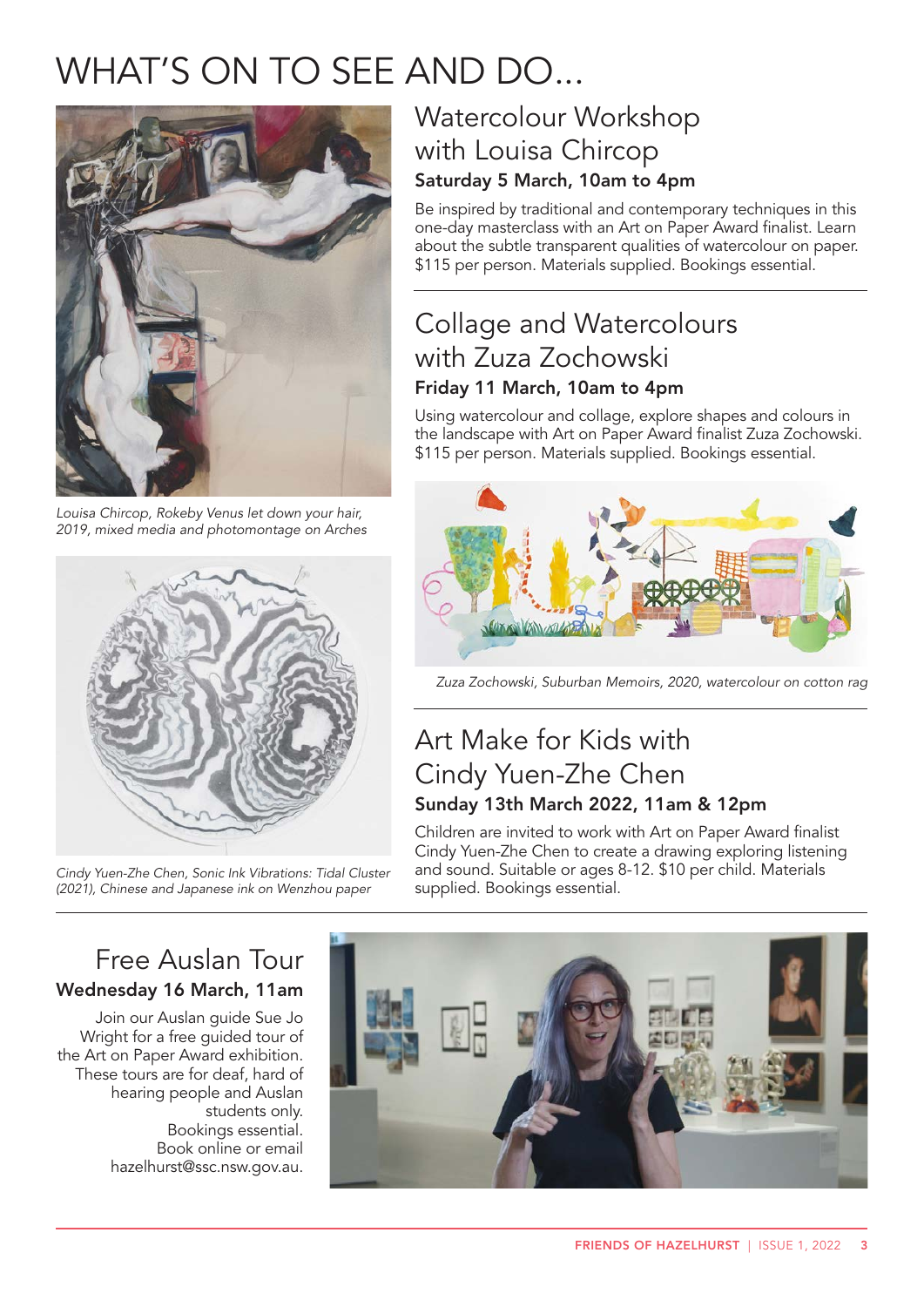# WHAT'S ON TO SEE AND DO...





# Free Guided

#### Tours

Join our friendly guides for a COVID Safe tour of the Art on Paper Award exhibition. Group maximum of 6, with simultaneous group bookings possible for larger parties if required. Bookings essential.

### Free Activities Until 27 March

Watch our Communi-Tree paper installation grow and branch out in the gallery foyer and chat with the artists while they work. Collect a 'Kids Walk and Draw' sketchbook for children from the gallery foyer and be inspired.

# New Mural: Bruno Mota

Installed in October, Brazilian born Cronulla based artist Bruno Mota's colour filled, energetic landscape is dynamic, vibrant and instantly uplifting. Influenced by coastal landscapes and memories of summer holidays, or the dreams of future one. This new mural reflects on the legacy of Ben and Hazel Broadhurst and the bequest of their property to the local community.

### Hazelhurst Café Open daily, 9am-3pm



Did you see Hazelhurst Café listed in the Sydney Morning Herald Good Food Guide 2022 in their guide to

the best dining in NSW? They gave special mention to the famous Crispy Duck Salad. Reserve your table now to try it for yourself. Visit www. hazelhurstcafe.com.au to book.



*Bruno Mota Where the flowers are always brighter, and the grass is always greener, 2021*

*Denise Faulkner Blue Australian, 2021, watercolour on cotton rag paper.*

# What's In The Gallery Shop...

### Denise Faulkner Watercolour artist



*Denise Faulkner Lyre, Lyre, Pants on Fire!, 2021, watercolour on cotton rag paper.*

Born in Sydney Denise Faulkner was a real city girl. …or so she thought. She completed a degree in Fine Arts at the national art school. She exhibited her art works in Sydney while working at the Art Gallery of NSW gallery shop as a book buyer where she combined her great love of art and books. All the while Denise enrolled in courses from psychology to jewellery-making to creative writing.

Eight years ago, Denise; her partner and their cat move permanently to a bush block outside Mudgee. Where she returned to painting.

Denise has become mesmerised by all the different types of birds and wildlife around her. Working from photographs Denise would make drawings and paintings. *"Each of our regular avian visitors would give me insight into their personalities,"* she said.

Denise paints the local wildlife into still life situations capturing their personality and behaviour. Using layers of watercolour paint and building up the layers to mix colours straight onto handmade paper to get the right depth of colour.

Denise's paintings are humorous, whimsical and nostalgic reminding of a time when we enjoyed to take tea, eat cake, watch the birds, and hunt for The Wildflowers.

Denise Faulkner's prints, calendars and cards are available at the Hazelhurst Gallery Shop.

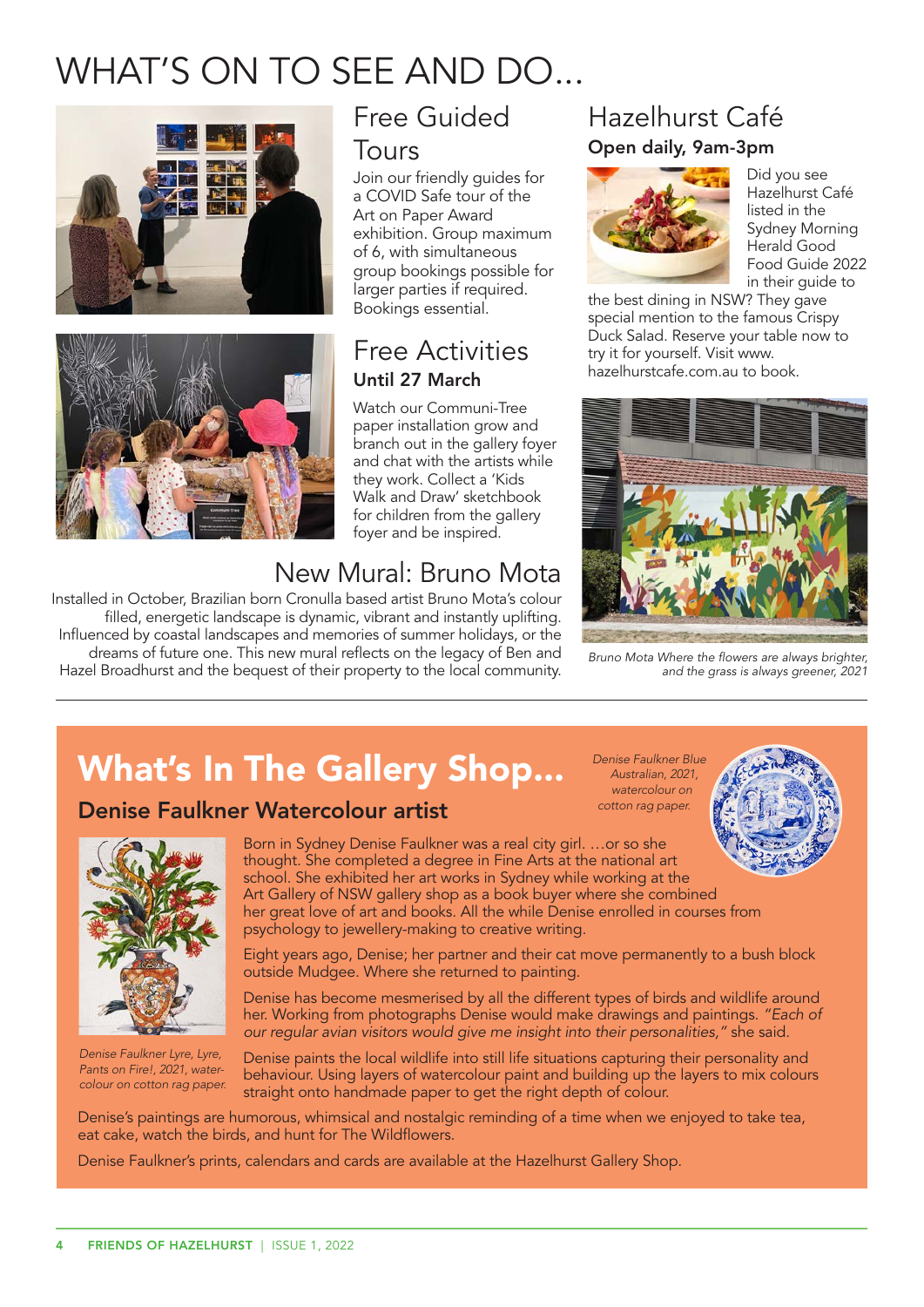# From the President



Recently the gardens provided the perfect back drop for an exhibition of *20 Artworks in the Gardens*. This exhibition coincided with Hazelhurst 20 Years. One of these artworks Transit, a sculpture made by local Bundeena artist Leanne Thompson, stood out to the gallery curator. The sculpture made from cordon steel and sandstone, maps the journey of the ferry route between Bundeena and Cronulla.

The Friend's committee was approached by the gallery director Belinda Hanrahan and curator Carrie Kibbler to consider purchasing *Transit* for the gardens.

Transit was purchased and gifted to the Arts Centre in celebration of its 20th's anniversary. This was made possible through the generous support of our members yearly subscriptions and other fundraising events.

Although the gallery doesn't have a permanent collection it was agreed the sculpture Transit was a perfect fit for the gardens and complements the other sculptures already there. The sculpture has been placed at the gallery entrance sitting on the pavers. Next time you visit Hazelhurst why not take a stroll around the garden path and enjoy this special garden with its mural wall and sculptures.

Wishing everyone a safe summer break and a happy and hopeful 2022.

Anne Tyrrell President of the Friends of Hazelhurst

### Friends of Hazelhurst Members ANNUAL GENERAL MEETING 2022

Notice is hereby given that the Annual General Meeting of the Friends of Hazelhurst will be held on Thursday 24th February at 7pm in Studio 2.

*In keeping with the constitutional requirements, ALL committee positions are vacant by the 2021 incumbents at the meeting, elections will be held to fill the roles for 2022.*

| The Friends of Hazelhurst | Marketing and Promotions    | Email newsletter Coordinator |  |
|---------------------------|-----------------------------|------------------------------|--|
| Committee positions are:  | Coordinator                 | Newsletter Editor            |  |
| President                 | Membership Coordinator      | Website and Social Media     |  |
| Vic President             | Public Officer              | Coordinator                  |  |
| Secretary                 | Events Coordinator          | Artztalk Coordinator         |  |
| Treasurer                 | Friends On Show Coordinator | Events Assistants            |  |

*Please come along to the meeting, support the committee and become involved. In 2022 your help and assistance to the ongoing success of the Friends of Hazelhurst will be greatly appreciated.* 

*If you would like to find out more or discuss any details about getting involved, please contact Anne Tyrrell on 0419 618 464 or email annetyrrell@bigpond.com. You may nominate for a committee position even if you are unable to attend by using a Nomination Form available at the Hazelhurst Administration Desk or email us on info@friendsofhazelhurst.org*

#### We look forward to welcoming you at the meeting.

| <b>Friends of Hazelhurst Committee</b>       |                     | Mass Emails:                     | Stephen Vandenbergh                        |
|----------------------------------------------|---------------------|----------------------------------|--------------------------------------------|
| President:                                   | Anne Tyrrell        | Newsletter Editor:               | <b>TBF</b>                                 |
| <b>Vice President:</b>                       |                     | Friends on Show<br>Co-ordinator: | <b>TBF</b>                                 |
| Secretary:                                   | Susana Depetris     | Artztalk:                        | Robert Mander                              |
| Treasurer:                                   | Stephen Vandenbergh | <b>Morning Teas:</b>             | Jillane Mander, Diane Brown                |
| Membership co-ordinator:                     | Stephen Vandenbergh | Raffles:                         | Alison Duff                                |
| Events:                                      | <b>TBF</b>          | Pavers:                          | <b>Shirley Wilson</b>                      |
| <b>Website/ Social Media</b><br>S/Marketing: | Renee Nadin         | Events Assistants:               | Jillane Mander,<br>Diane Brown, Emily Fink |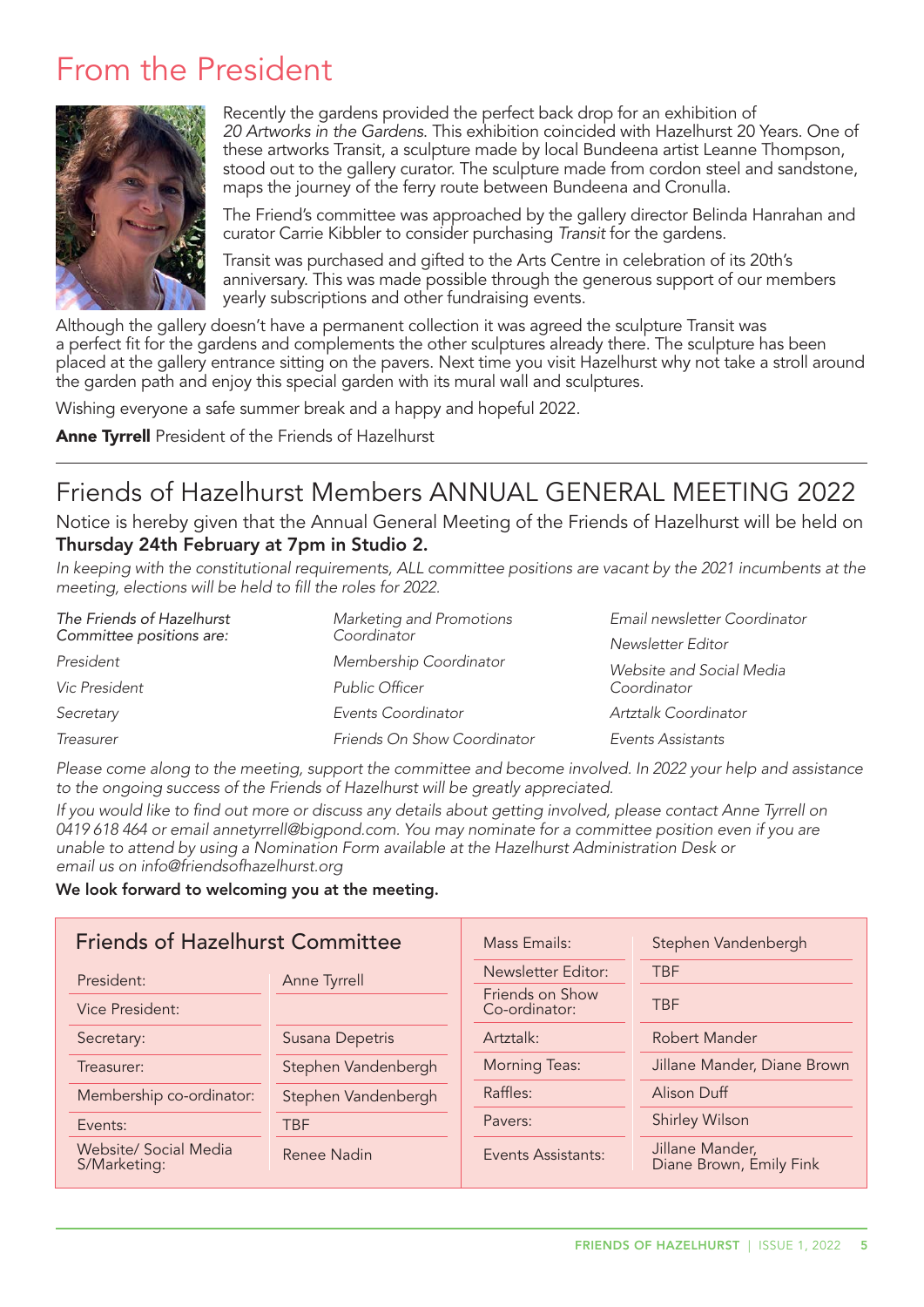# artztalk 2021

Once again, we have the wonderful support of Academy Travel to provide us with renowned speakers with expertise and strong interests in the arts, design and history.

Bookings essential. To book call (02) 85365700. FOH Members \$10.00. Visitors \$15.00.



*Jeffrey Smart Service station, Calabria, 1977, oil on canvas. Bendigo Art Gallery.* America's pre-eminent fashion magazine, Vogue.

### artztalk FEBRUARY

#### Jeffrey Smart | Saturday 19 February, 2.30pm Hazelhurst Theatrette

Join Dr Nick Gordon as he discusses the art and life of Jeffrey Smart and takes a closer look at the artists extraordinary talent for composition. 2021 marked the 100th anniversary of the birth of acclaimed Australian artist Jeffrey Smart and to celebrate and commemorate this significant centenary, the National Gallery in Canberra, is holding a major exhibition of his work from 1 October 2021 to 6 March 2022.

### artztalk MARCH

#### Chanel | Saturday 19 March, 2.30pm | Hazelhurst Theatrette

Join historian Dr Anna Lebovic as she discusses Chanel and the fabulous exhibition of her work at the NGV. Anna was awarded a BA and PhD in History from the University of Sydney, and her doctorate was the first academic history of

## Special offer to our valued members

We are giving away an heirloom quilt made by local quilter Lynn Hewitt, to be included all you need to do is to renew your membership. The lucky winner will be drawn at the Friends on Show 2022 exhibition.

#### About Lynn Hewitt

Lynn Hewitt is a highly skilled and renowned quilter who has been making quilts for 30 years and teaching patchwork and quilting for 28 years. Lynn's exquisite quilts often demonstrate her special interest in Japanese textiles.

At the Australasian Quilt Convention in April 2017, Lynn was announced as the 13th recipient of the Rajah Award. The Rajah Award acknowledges an outstanding contribution to quilting in Australia, with the award being called the 'Rajah Award' in tribute to the historic Rajah quilt made by convict women en route to Australia in 1841.

Lynn is a true ambassador of quilting, exemplified in her



quilt teaching, her extensive involvement in QuiltNSW and its various activities, and her international quilt tour hosting. Lynn is a sought-after judge and has been the judge of 35 shows, including the major quilt shows in Sydney, Canberra, Brisbane and Darwin and many across country NSW.

Hazelhurst Arts Centre and Friends of Hazelhurst acknowledge a acknowledge the Dharawal people as the Traditional Custodians of the land within the Sutherland Shire. We value and celebrate Dharawal culture & language, and acknowledge Dharawal people's continuing connection to the land, the sea and community. We pay respect to the Elders and their families, past, present and emerging, and through them, to all Aboriginal and Torres Strait Islander peoples.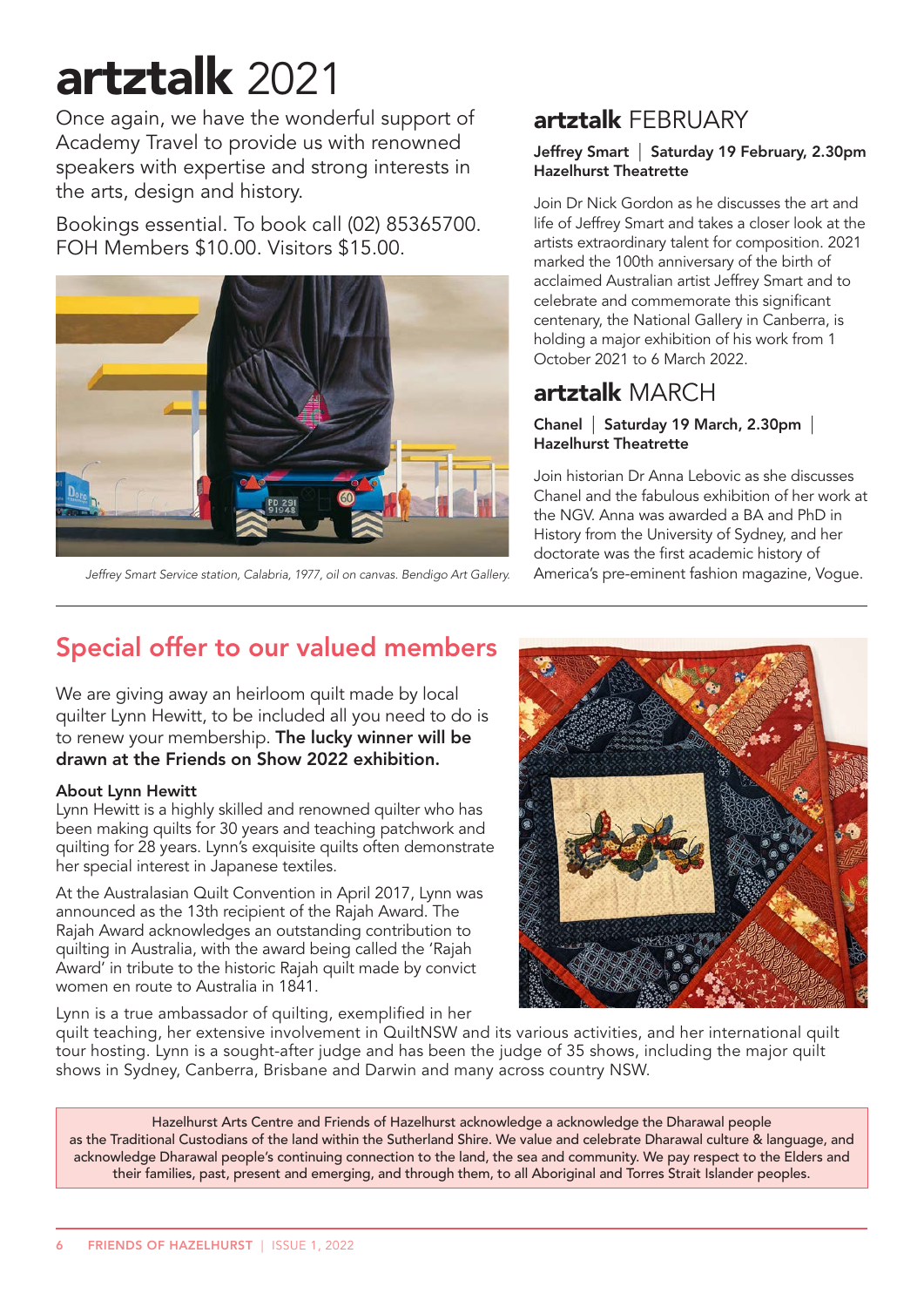# FRIENDS GIFT TO HAZELHURST Transit by Leanne Thompson

#### *Where did the idea for your sculpture Transit come from?*

Transit is based on drawings I made of the cyclic movement of the Bundeena Ferry in the context of place and the more universal idea of 'making' art.

#### *What does this mean to you having your sculpture purchased and installed in the gardens at Hazlehurst?*

I am really thrilled and gratified that FOH has purchased the work. It gives me a real sense of accomplishment and I'm so pleased that the work can be appreciated by a wider audience. I have exhibited at Hazelhurst many times and as I am not represented by a commercial gallery, Hazelhurst feels like my home-base. It is really very special that the work will live here.

#### – Leanne Thompson

To learn more about Leanne's art practice *visit www.leannethompson.me* 



*Leanne Thompson Transit, 2020, cordon steel and sandstone.* 

Carrie Kibbler, Hazelhurst Gallery Curator, said....

*"Transit blends seamlessly with the building and gardens and is a perfect inclusion and entry point to the Gallery and grounds, firmly signifying that visitors are entering a gallery."*

### Pathway to Hazlehurst



#### Purchase A Brick Paver and support Hazelhurst Art Centre.

Have your family, beloved's name, company, special event or friendship group stamped onto a brick paving stone and laid at Hazelhurst.

Pavers and engraving costs. \$150 non-members - \$120 FOH members

For further details or to order a brick paving stone, contact Hazelhurst Art Centre phone 8536 5700 or email info@friendsofhazelhurst.org and include the word 'PAVERS' in the subject line.

#### Gallery Visit | Artsite Contemporary | Thursday 17 February

Join the President of the Friends of Hazelhurst, Anne at Artsite Contemporary Gallery to view the exhibition by artist Christine Druitt Preston. Christine will be on-site to talk to us about her exhibition Once in a Blue Moon and her art practice.

Meet at the gallery at 10.30am, 165 Salisbury Road Camperdown, NSW.



*Christine Druitt Preston, Yellow Hansa light – Rosebank, 2021*

www.hazelhurst.com.au or call (02) 85365700.